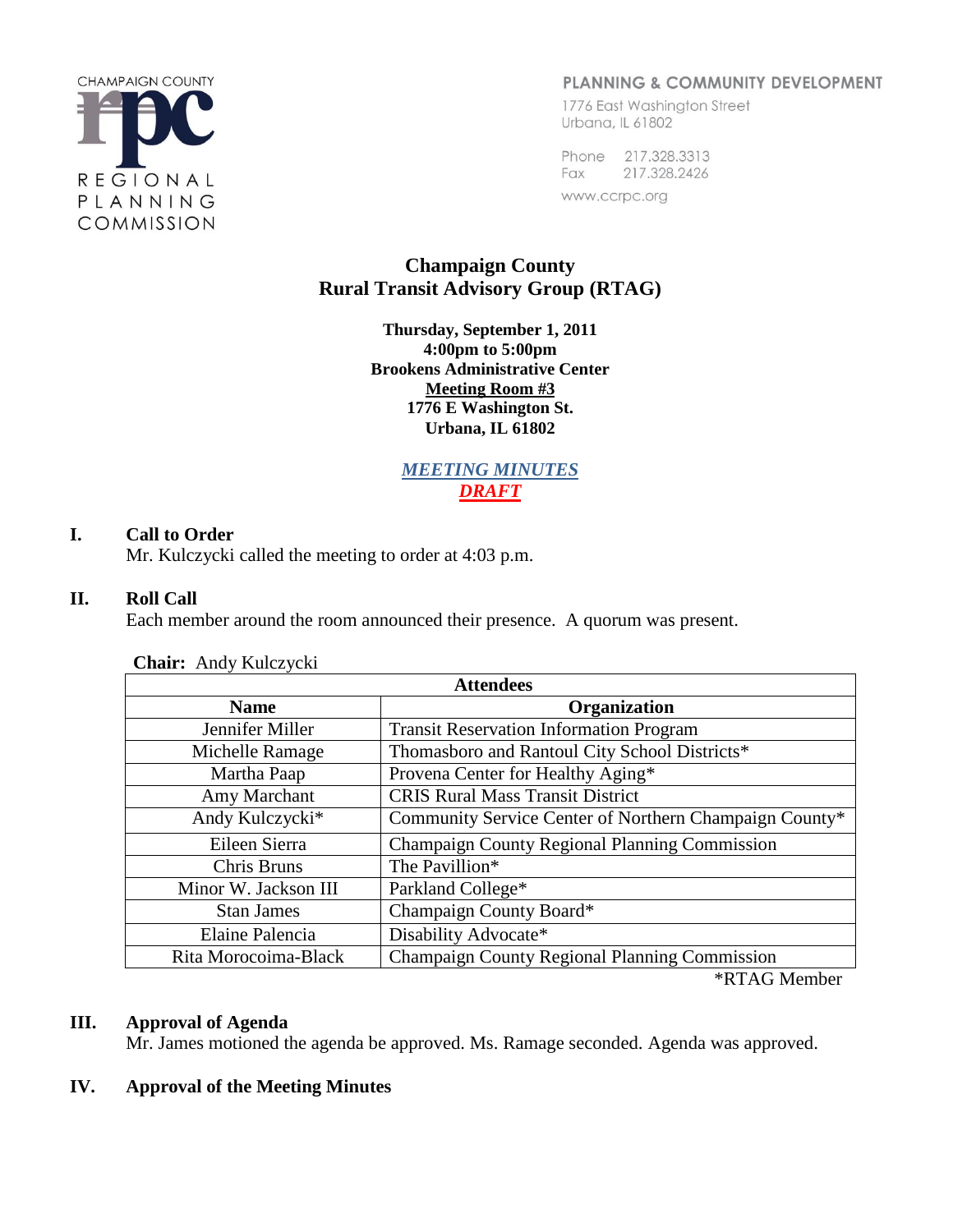#### *A. Meeting of June 2, 2011*

Mr. Jackson motioned the meeting minutes be approved, Mr. James seconded, motion passed. Ms. Palencia noted that her name was misspelled in the minutes. Her last name begins with a "P" instead of a "V". In addition, Ms. Palencia requested having a place in the minutes for "Old Business". The committee agreed that there will be a standing item for old business moving forward. Ms. Palencia also had a question regarding the DSC contract. Ms. Marchant noted there was no activity at this time with DSC and the ball was in their court as to when to initiate a contract. SHOW BUS is currently contracting with DSC. Ms. Palencia had a question regarding the slides attached to the agenda and if they were new material. The slides were the same CRIS Marketing efforts information distributed during the June meeting by Ms. Cooksey of CRIS. Meeting minutes were approved with changes.

#### **V. New Business**

- *A. Quarterly Service Status- CRIS*
	- Reported by Ms. Marchant:
		- $\blacksquare$  May- 514 or 24/day
		- $\blacksquare$  June- 721 or 33/day
		- $\blacksquare$  July-848 or 42/day
		- August- 1178 or 56/day

Per Ms. Marchant, CRIS is at full capacity with the equipment they have. The goal was 50 per day and they have already surpassed that. CRIS will start grouping rides as the dispatchers are getting to know the clients. As for marketing, Ms. Morocoima-Black translated the brochures in Spanish. In addition, Ms. Ramage had distributed 1900 brochures in the school system. CRIS Champaign County website is almost ready and will be live in about a week. Ms. Marchant indicated that an increase in marketing may not be helpful if they do not have the resources/vehicles to accommodate an increase.

CRIS hired six new drivers in Champaign County and created a "How to Ride" guide. They are using seven buses in Champaign County; however, they were planning on a maximum of five. CRIS is still trying to get more buses.

Ms. Bruns questioned what happens after capacity is reached. Ms. Marchant indicated that the rides would have to be turned down eventually and over time you build up your fleet to meet the demand. She stated that you must continuously rework the project to better meet riders' needs. Ms. Marchant noted that it is good to start off by serving the neediest part of the county first. She also discussed other options including JARC grants for Ogden/St. Joseph areas into Champaign-Urbana as a deviated fixed route primarily for jobs and to the medical centers. Other possible JARC routes discussed were Northern County/Rantoul into Parkland and Tolono/Savoy to Champaign-Urbana. The expansion would mean more vehicles. CRIS will put in a grant for more vehicles but it takes about 2 years for IDOT to place the grant, order, and get the manufacture these specialized vehicles. Also the question was asked about ridership in the winter time and if it increases and Ms. Marchant responded that it does increase.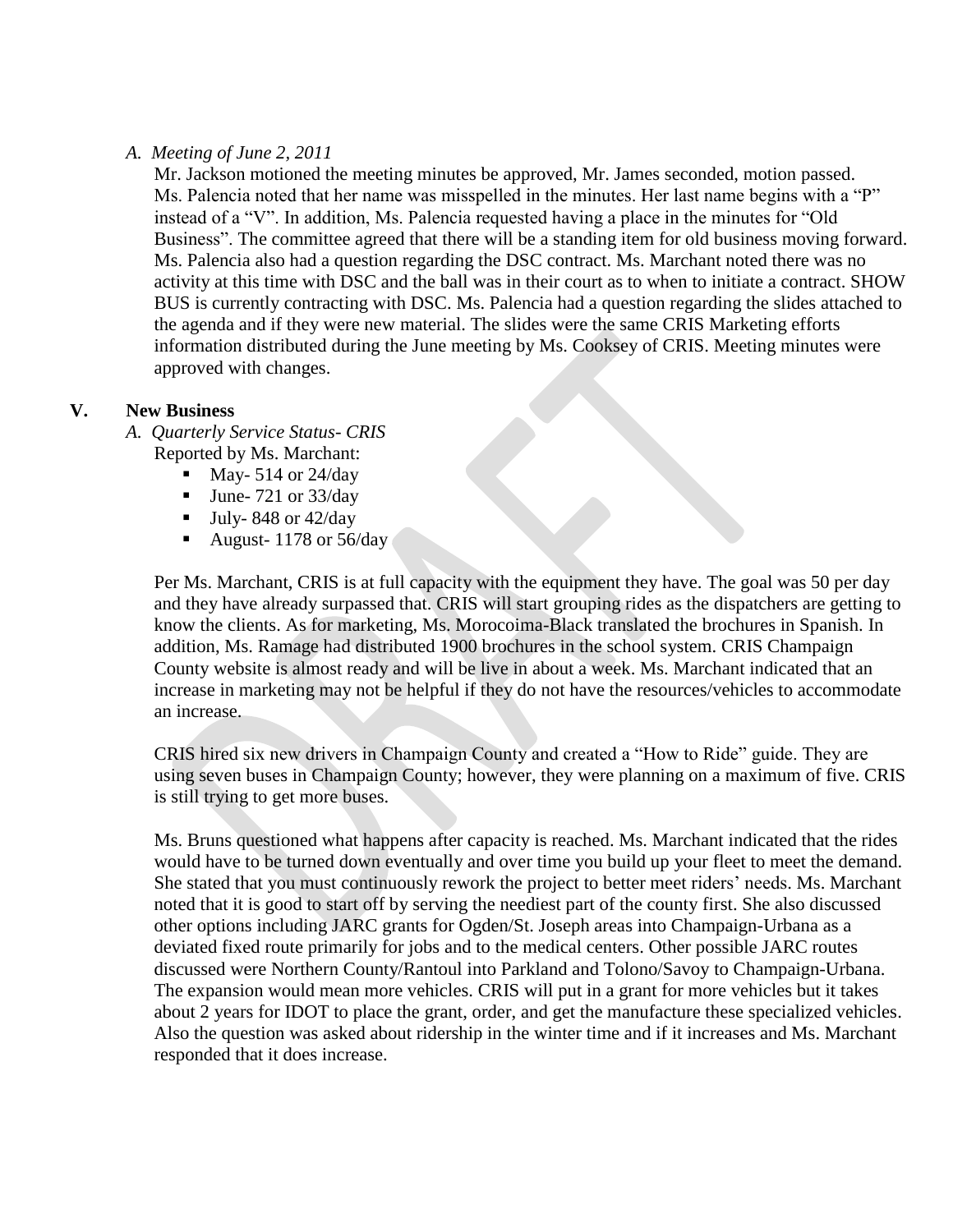Ms. Sierra reviewed the quarterly RTAG stats handout. Ms. Morocoima-Black asked Mr. James if the information presented was adequate for the Champaign County Board and Mr. James confirmed it was. Mr. Minor noted August numbers on the stats handout did not correlate with the stats that were verbally reported earlier by Ms. Marchant. Ms. Sierra stated this occurred in the month of August because the data had not been fully collected at the time, as the month of August had only ended yesterday. She noted that the stats handout was out of date, which was indicated on the handout with August being listed in the color font orange as "incomplete". However, Ms. Sierra confirmed that the verbally reported figures for August by Ms. Marchant were correct.

*B. Consolidated Vehicle Procurement Grant Application & Public Outreach Meeting Review* Ms. Sierra noted that they would be getting three passenger working vans and two mini-vans. Per Ms. Sierra, the Rantoul public outreach meeting had five or six people in attendance and that these meeting minutes were available in the vehicles' grant application.

#### *C. Recent News Stories*

Per Ms. Sierra, there were news stories about CRIS's transportation in: NPR, WILL TV, RPC newsletter that is distributed to all municipalities. Mr. Kulczycki stated that he knows a reporter, Dave Hinton of the Rantoul Press and that he could potentially be interested in doing an article on CRIS. Apparently, Mr. Kulczycki and Ms. Sierra described a recent news story on the front page of the News Gazette had various inaccuracies, including one about Rantoul not having any public transit. Mr. Kulczycki also noted that the publicity seems sufficient in light of the increase in ridership. Mr. James also mentioned that word of mouth will lead to an increased in ridership. Ms. Marchant stated that nice drivers are intentionally hired by Les Woodrum, CRIS's Champaign County transit manager, to improve word of mouth awareness. Additionally, all drivers go through a background check and drug test prior to being hired.

#### *D. CCRPC's Rural Northern & Eastern Champaign County Planning Grant*

Ms. Morocoima-Black reported that IDOT had awarded the Metropolitan Planning Organization (MPO is RPC) a two year-rural area planning grant between \$30,000-45,000. This award goes outside the MPO's urbanized area, but allows the MPO to use existing funding toward using their data, mapping resources, and mobility management information from HSTP/MYTRIP and CRIS to create a detailed *Rural Champaign County Mobility Management Transportation Plan* to guide transit services and other transportation option coordination. The plan will cover the northeastern quadrant of the county areas of/between Rantoul to St. Joseph, and RPC will hold public meetings regarding transportation needs and possible fixed deviated routes. The public outreach will be to transit dependent populations, families with low income, and other minority populations. The plan will work to cover all transportation agencies conducted by human service agencies and private providers in addition to CRIS services. The plan will work to have easy to access information on transportation services in the areas it covers.

#### *E. Transit Rider Information Project (TRIP) Presentation*

Jennifer Miller presented on the Transit Reservation Information Program (TRIP). TRIP is led by the Coles County Council on Aging. TRIP acts as a call center for HSTP Region 8, a 12 county area in East Central Illinois. TRIP works with seven 5311 transportation providers. TRIP provides coordination of existing transportation providers for trips going long distances outside of the county.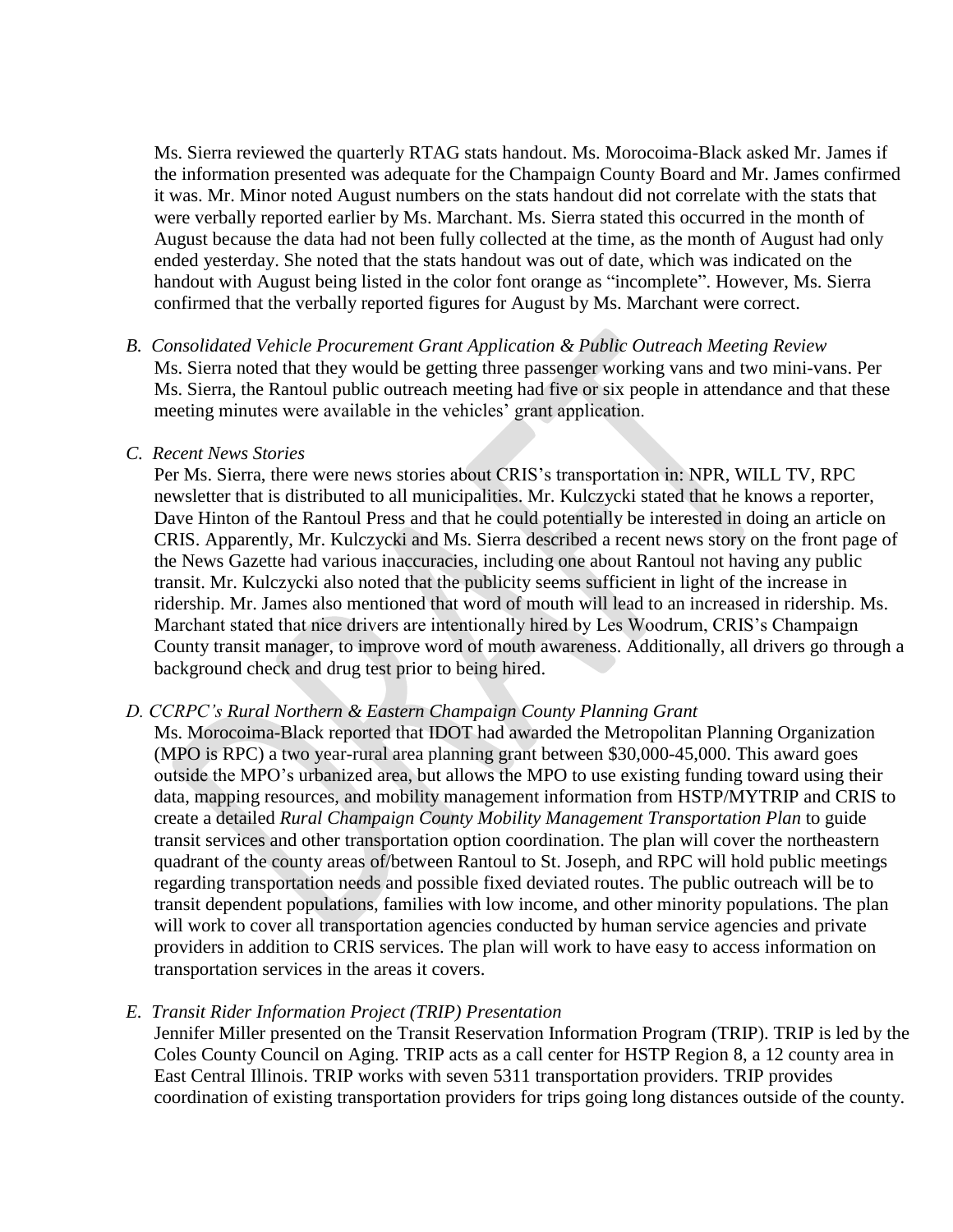The intent is to expand services not take over existing services. Priority rides are for medical, work and education. A fee of .50 is assessed per coordinated ride, plus the costs of the transportation by the provider(s). It is part of a 3 year grant and the goal is to complete 300 coordinated rides or 15 per month. In August, 2011, they had done 27. Ms. Miller did note that it is a new program and they are working out all of the issues. Details of the program can be found in the brochure that was distributed. Jennifer Miller can be contacted at 217-639-5154 or [jenniferm@colescouncilonaging.org.](mailto:jenniferm@colescouncilonaging.org) Mr. James mentioned that the TRIP information should be incorporated on the CRIS website. Mr. James also asked whether veterans from Rantoul can get a ride to Danville's Veteran Affairs (VA) Hospital. Ms. Marchant said that service was available through a program they base out of Danville.

#### **VI. Announcements/Audience Participation**

Ms. Palencia announced that there was a Disability Expo on October 16 at Lincoln Square, which is being co-hosted by the Champaign County Mental Health Board. She noted that it would likely be a good opportunity to build community awareness of CRIS's rural services.

#### **VII. Adjournment**

The date for the next meeting is December 1 from 4:00-5:00 p.m. at the Jennifer Putnam Room. Mr. Kulczycki adjourned the meeting at 5:00 p.m.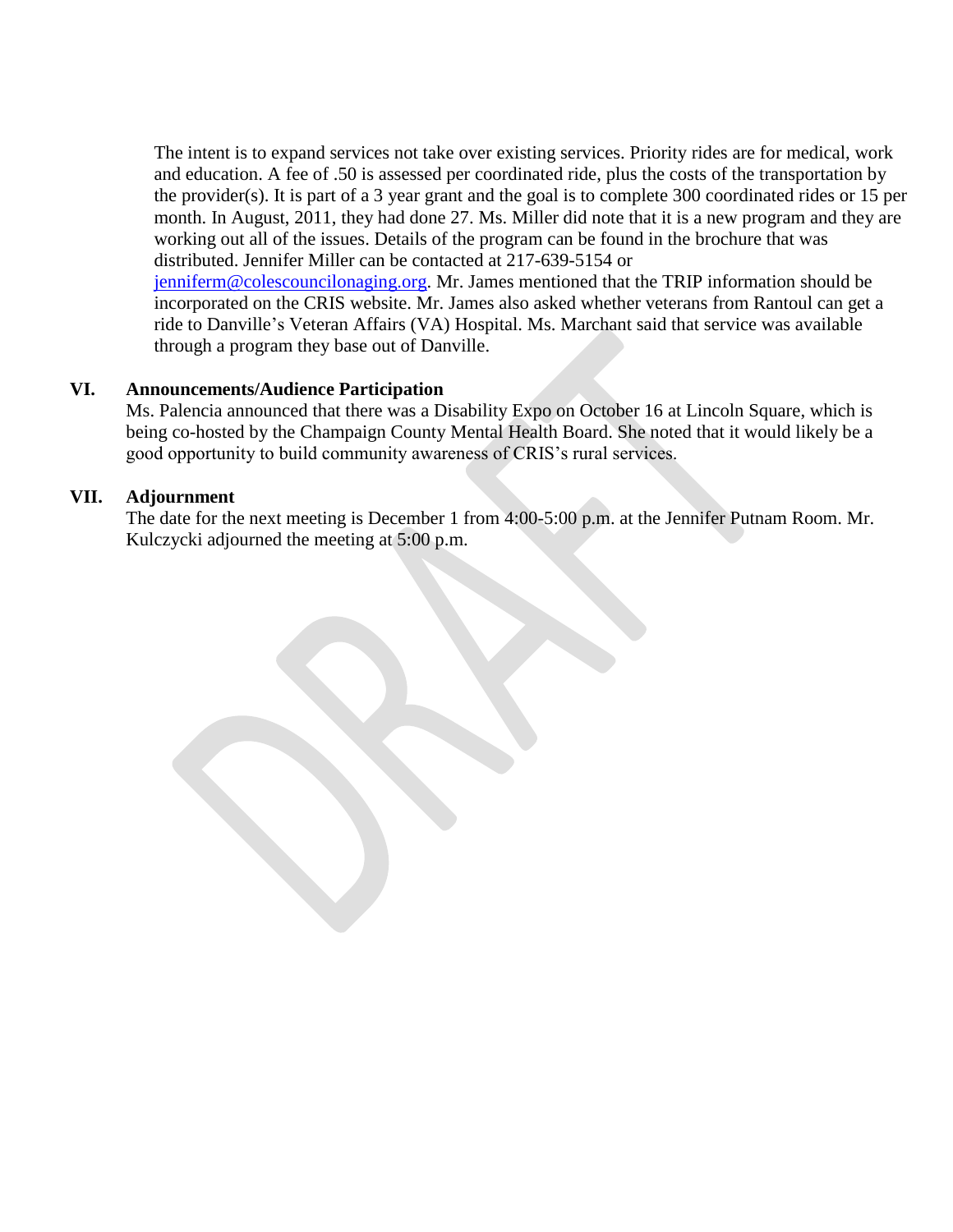#### **PLANNING & COMMUNITY DEVELOPMENT**

1776 East Washington Street Urbana, IL 61802

Phone 217.328.3313 Fax 217.328.2426 www.ccrpc.org

# **Champaign County Rural Transit Advisory Group Appointees**

**Two Year Term 12/22/10 – 11/30/12 One Year Term 12/22/10 – 11/30/11**

**Stan James Area: County Board** Champaign County Board, District 2 200 Mitchell Court Rantoul, IL 61866 217.892.2711 [stanusa@frontier.com](mailto:stanusa@frontier.com)

#### **Andy Kulczycki – Chair Area: People with Low Income**

Community Service Center of Northern Champaign County 520 Wabash Avenue Rantoul, IL 61866 217.893.1530 [evergreen3069@yahoo.com](mailto:evergreen3069@yahoo.com)

# **Martha Paap – Secretary**

**Area: Seniors** Provena Center for Healthy Aging Provena Covenant Medical Center, 1400 W. Park St. Urbana, IL 61801 217.337.2896 [Martha.Paap@provena.org](mailto:Martha.Paap@provena.org)

## **Michelle Ramage - Vice Chair**

**Area: Education** Thomasboro School District #130 201 N. Phillips Thomasboro, IL 61878 217.643.3275 [RamageM@thomasboro.k12.il.us](mailto:RamageM@thomasboro.k12.il.us)

**Christine Bruns Area: Medical**  The Pavilion 809 W Church St Champaign, IL 61820 217.373.1700 [christine.bruns@uhsinc.com](mailto:christine.bruns@uhsinc.com)

# **Elaine Palencia**

**Area: People with Disabilities** Champaign County Disabilities Board 3006 Valleybrook Drive Champaign, IL 61822-6114 217.356.3893 [epalenci@illinois.edu](mailto:epalenci@illinois.edu)

> **Minor W. Jackson Area: Employement**

Parkland Workforce Development 1307 North Mattis Avenue, Room 108 Champaign, IL 61821 217.353.2119 [MJackson@parkland.edu](mailto:MJackson@parkland.edu)

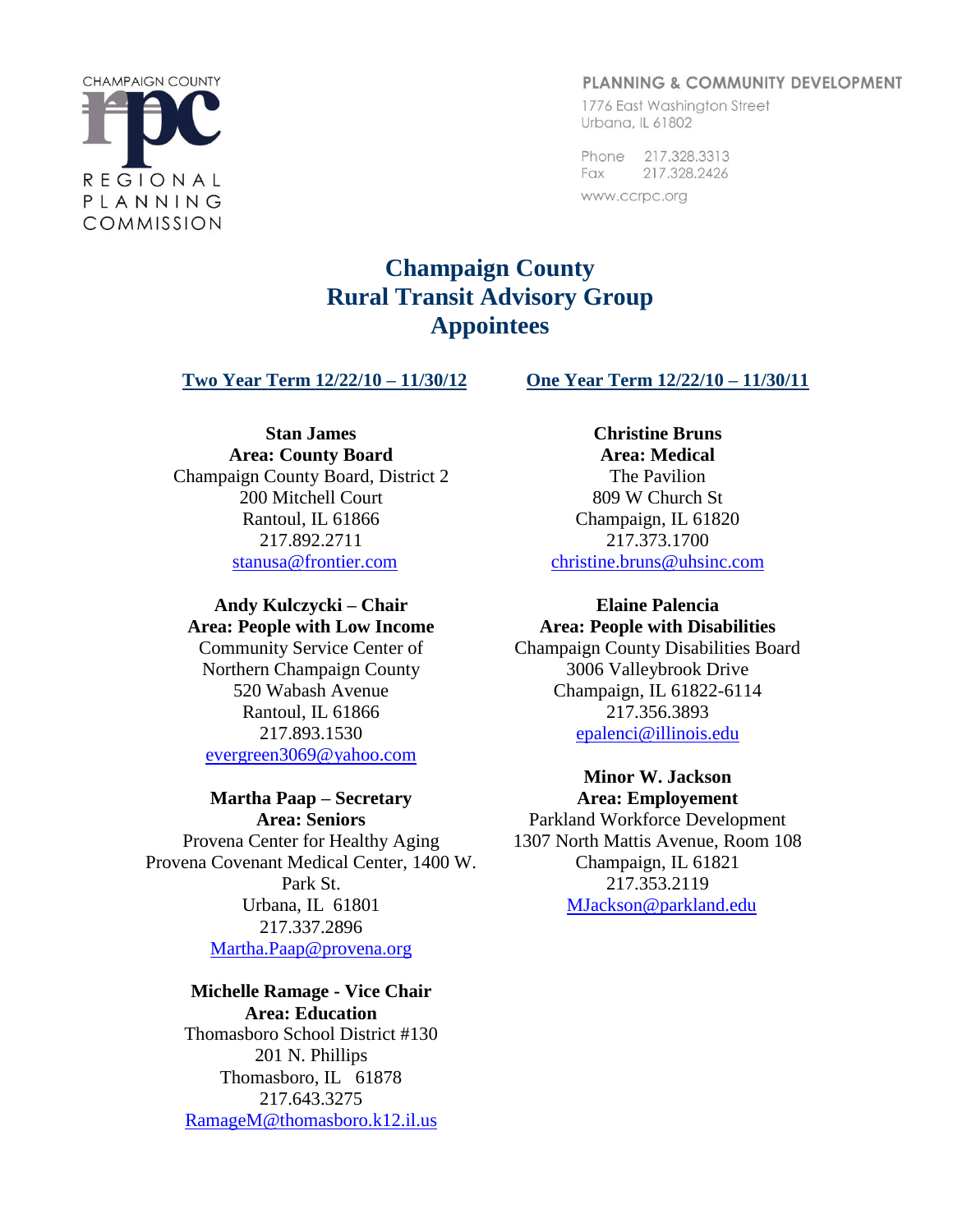

#### **CUUATS**

CHAMPAIGN URBANA URBANIZED AREA TRANSPORTATION STUDY

1776 East Washington Street Urbana, IL 61802

Phone 217.328.3313 Fax 217.328.2426

ww.ccrpc.org

# Champaign County Rural Transit Advisory Group (RTAG) Meeting Schedule for 2012

Unless otherwise indicated Meetings will be held at 4:00 p.m. John Dimit Meeting Room, Brookens Administrative Center 1776 E. Washington Street Urbana, Illinois

ANY OTHER CHANGES WILL BE ANNOUNCED.

Thursday, February 9, 2012

Thursday, May 10, 2012

Thursday, August 9, 2012

Thursday, November 8, 2012 @ 3:30 p.m.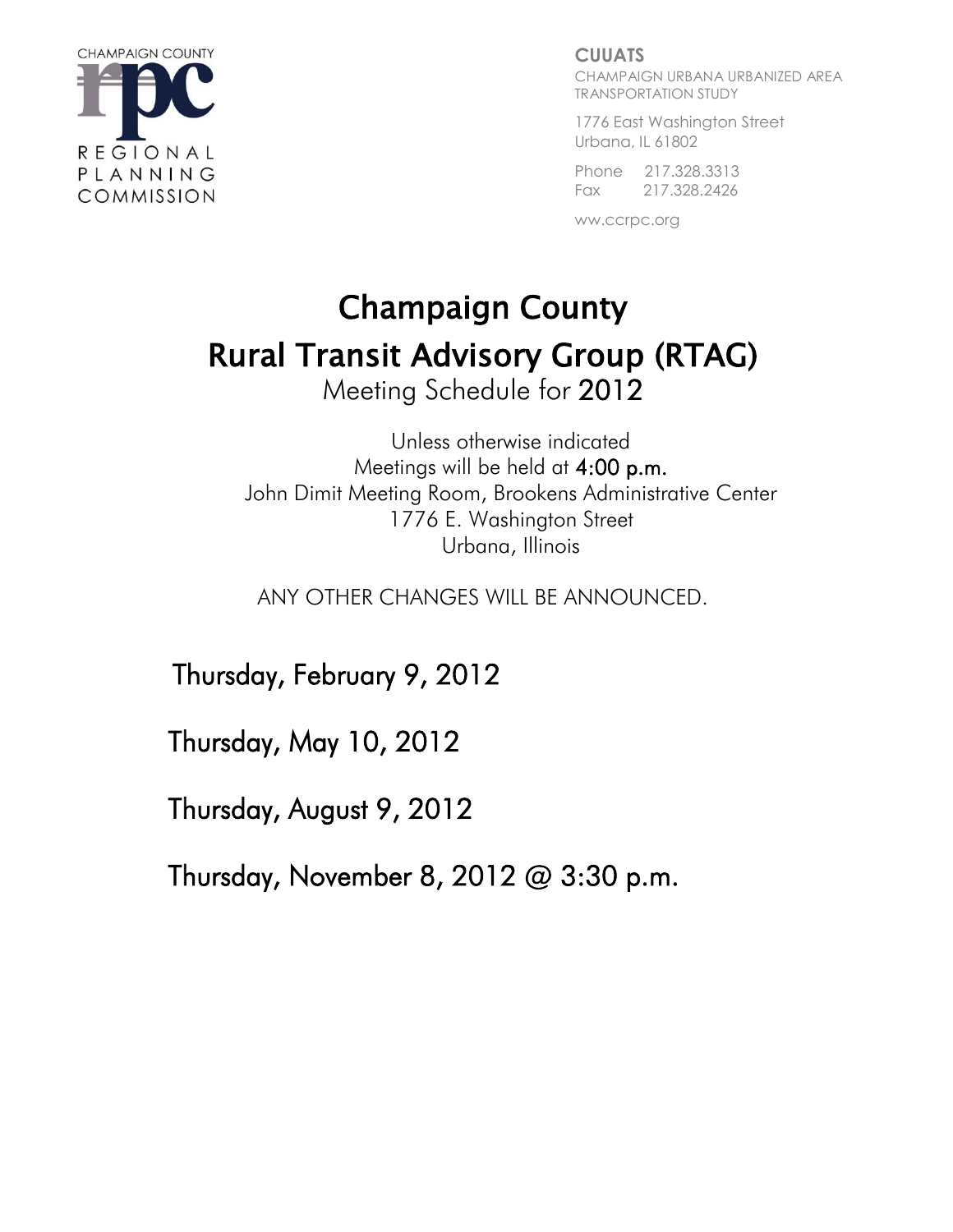# **Reasons for Proposed Meeting Schedule**

## **IL State Fiscal Year – July**  $1^{st}$  **through June**  $30^{th}$

**RTAG** – 4:00 pm – Meet quarterly on  $2<sup>nd</sup>$  Thursday of the month. Prefer meetings to be held one month after a complete IL State FY Quarter (i.e. November, February, May, and August). Keep in mind agendas have to be published one week to 48 hours in advance to stay within county/state requirements.

**COW 1** – 6:00 pm – Meets on the 1<sup>st</sup> Tuesday after the 1<sup>st</sup> Monday of the month (except Holidays). Note all handouts have to be submitted 10 days in advance to the county staff.

#### **FY 2011**

- *FY 11 Annual Report (CRIS start date: Feb. 1, 2011 through June 30, 2011) The FY11 Annual Report will be presented at the RTAG meeting in December 1st; then, it will be discussed at the Committee of the Whole (COW 2) in January, then it will be presented to the County Board meeting in January.*
- *FY12 First Quarter Report (July 1, 2011 - September 30, 2011) The FY12 Quarter 1 Report will be presented at the RTAG meeting in December 1st; then, it will be discussed at the Committee of the Whole (COW 2) in January, COW 1 will review the quarterly report and determine if it needs to go to the County Board in addition to the annual report.*

## **FY 2012**

- *FY12 Second Quarter Report (October 1, 2011 - December 31, 2011)*
	- **RTAG** February
	- $\Box$  **COW 1** March
- *FY12 Third Quarter Report (January 1, 2012 - March 31, 2012)*
	- **RTAG** May
	- $\Box$  **COW 1** June
- *FY12 Fourth Quarter Report (April 1, 2012 – June 30, 2012)*
- *FY 12 Annual Report (July 1, 2011 – June 30, 2012)* 
	- **RTAG** August: *Discussion of reappointments and new appointments for FY2013-2014*
	- **COW 1** September: *Annual report is presented and sent to the County Board.*
	- **COW 2** November: *RTAG reappointments and appointments are submitted, voted on, and then sent for approval to the County Board.*

#### **FY 2013**

- *FY13 First Quarter Report (July 1, 2012 - September 30, 2012)*
	- **RTAG** November
	- $\Box$  **COW 1** December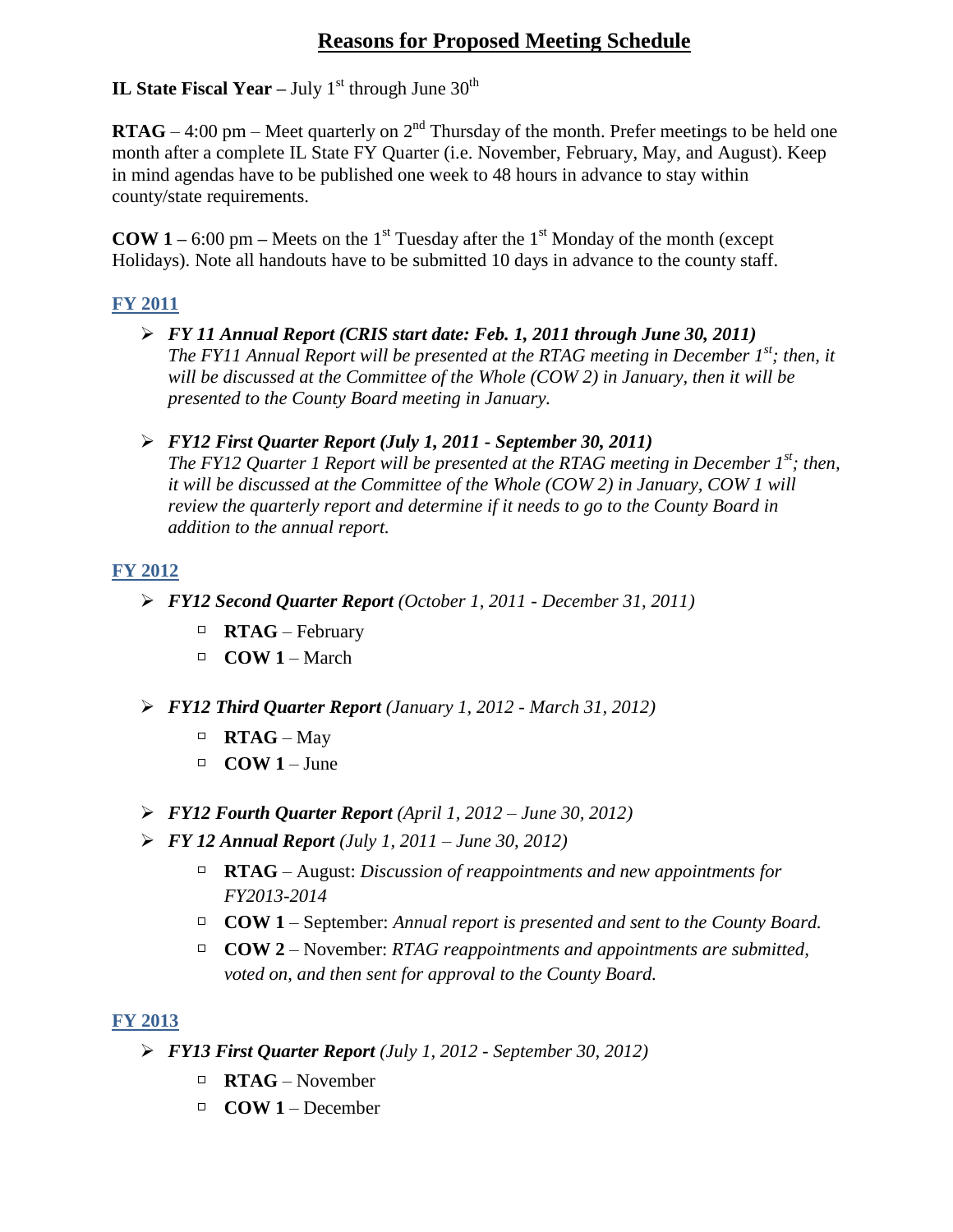Champaign County Rural Transit Advisory Group (RTAG) Annual Report 12/1/11



Provider: CRIS Rural Mass Transit District (CRIS)

<mark>FY 11 Period</mark>: February 15<sup>th</sup> – June 30<sup>th</sup>, 2011

IDOT-DPIT grants operate on State of Illinois Fiscal Year (FY July-June); therefore the annual RTAG report reflects the last completed IL FY 11.

# Trips & Vehicles

In the table below, trips and vehicles (excluding service contract transportation) reflect CRIS service provided through public funding:

- $\Box$ Average Rides Per Day – Total number of trips divided by business days (M-F) within a month.
- $\Box$ Total Rides Per Month – A trip is defined as one unit of service, i.e. starting and ending point of one person entering and exiting a vehicle. Does not include drivers.
- $\Box$ Number of Vehicles – Total number of vehicles reflects the system's capacity. Currently, all are either 14 or 12 passenger vehicles with ADA compliant lifts, and are being loaned from Vermillion County. For Champaign County, new vehicles have been ordered by IDOT.
- $\hfill \square$ Total Miles – Includes all service miles driven by system vehicles, which includes miles driven regardless if a passenger is riding the bus.
	- o Miles in February and March are a little higher than normal, because vehicles were stored in Danville instead of the new Urbana facility that opened in the first week of March.

| FY 2011                                 | <b>Total Trips</b> | Average Trips | Number of Vehicles | <b>Total Miles</b> |        |  |
|-----------------------------------------|--------------------|---------------|--------------------|--------------------|--------|--|
|                                         | Per Month          | Per Day       | 14 passenger       | 12 passenger       |        |  |
| Feb. 15 <sup>th</sup> -28 <sup>th</sup> | 114                |               |                    |                    | 4,849  |  |
| March                                   | 141                | O             |                    |                    | 3,144  |  |
| April                                   | 359                | 18            |                    |                    | 6,626  |  |
| May                                     | 514                | 23            |                    |                    | 9,001  |  |
| June                                    | 712                | 32            |                    |                    | 11,427 |  |

# Transit Services

CRIS Rural MTD (CRIS) provides on-time dependable curb-to-curb transit services to residents of rural Champaign County, between 7:00am - 5:00pm Monday through Friday (except holidays). All drivers have been trained in passenger assistance and emergency procedures to insure that your transportation is safe, comfortable and secure. For general public (referred to as 5311) rural trips within the Rantoul Township High School District Areas fares are \$2.00 and \$5.00 each way to or from Champaign-Urbana. If a passenger is disabled or 60 plus years of age then the fare is a suggested donation of \$2.00 each way. Riders have to be over 11 years of age or older to ride unaccompanied by an adult. However, a child is accompanied by an adult; the fare is only \$1additional each way. Currently in Champaign County, CRIS employs 1 full-time dispatcher, 1 part-time dispatcher, and between10-12 part-time drivers in addition several part-time Vermillion based management staff.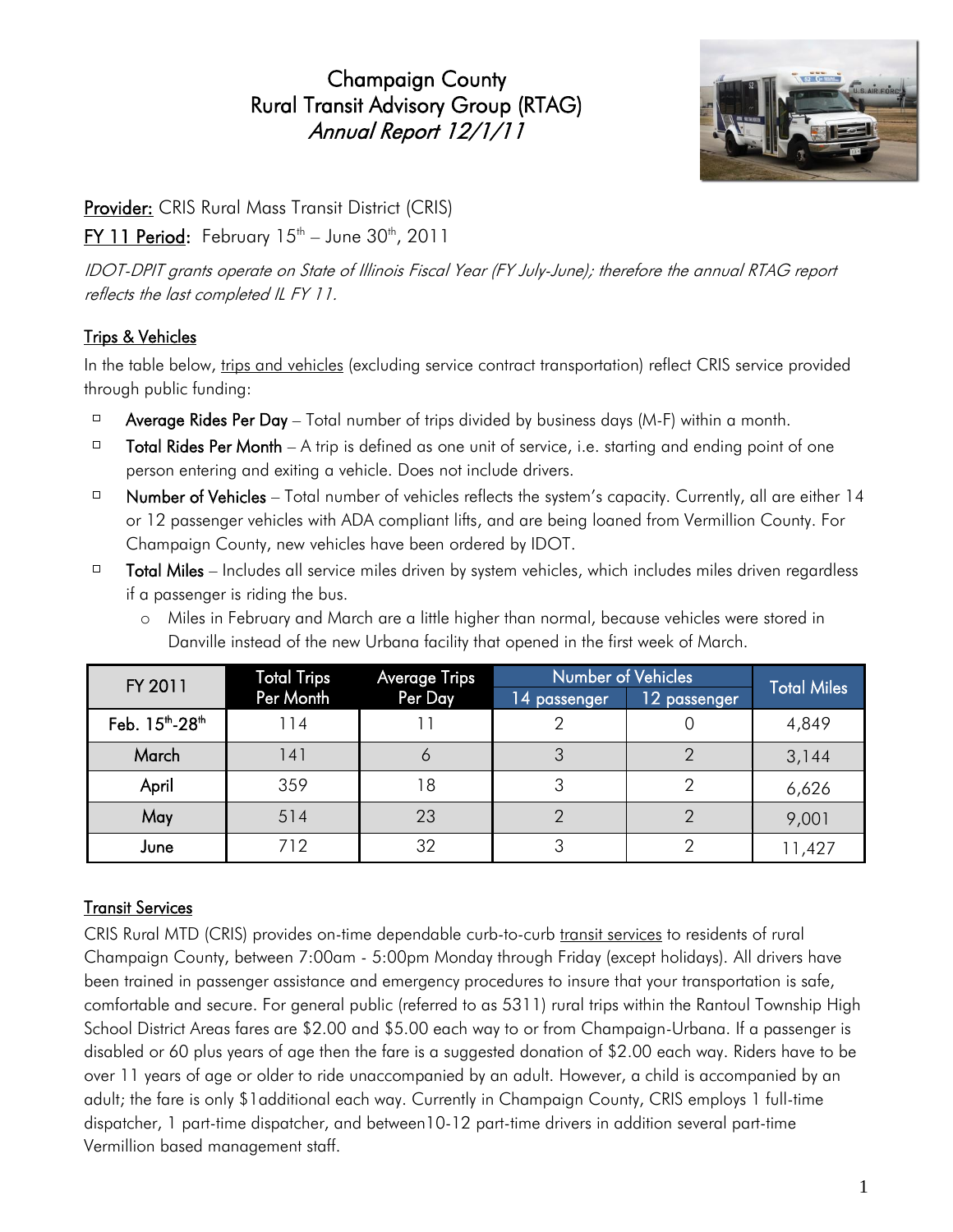## Champaign County Milestones

To date, milestones for the rural Champaign County transit system operated by CRIS Rural MTD include:

- $\Box$ February  $15<sup>th</sup>$  was the first day of rural public transit.
- $\Box$ By the end of February, 1 full-time and 1 part-time dispatcher as well as 4 drivers were hired.
- $\Box$ In the first week of March, new Urbana offices opened and a new partnership with Champaign-Urbana MTD started to purchase gas and vehicle maintenance at cost as well as rent vehicle facilities.
- $\Box$ On April 1<sup>st</sup> the Indigo Apartment Service Contract started. Besides providing needed transportation, a service contract benefits rural transit because revenue generated from this private contract goes entirely towards the required local match for federal funding reimbursement. Additionally, the extra service mileage can result in qualifying vehicles earlier for replacement, and in return expands the system fleet and capacity to provide more services.
- $\Box$ Milestones that will be included in next year's report, but have already been accomplished include: in July average trips in a day surpassed 50 a year in advance of the original goal; and in October CRIS averaged 104 rides a day.

#### Registered Riders

In the table below, CRIS's registered riders reflect (excluding service contract riders) area residents who were classified based on their home address's zip code. Other notes on the table below include:

- $\Box$ Areas are listed in a descending order by the total number of registered riders;
- $\Box$ Area resident totals include all 5311 public riders and seniors (referred to as *Rural Rider* program);
- $\Box$ Areas listed below are added to the table as riders from those areas register with CRIS; and
- Danville residents were disabled when released from a Champaign County based facility and then  $\Box$ returned home within Vermillion County. This will likely re-occur as veteran transportation is often needed between counties.

| Area       | 3 <sup>rd</sup> Quarter<br>Feb. 15 <sup>th</sup> - March 31st | 4 <sup>th</sup> Quarter<br>April 1st - June 30th | FY 11 Nursing<br>Home Riders | FY11<br><b>Residents</b> |
|------------|---------------------------------------------------------------|--------------------------------------------------|------------------------------|--------------------------|
| Rantoul    | 20                                                            | 113                                              |                              | 133                      |
| Urbana     | $\overline{2}$                                                | 25                                               | 21                           | 48                       |
| St. Joseph |                                                               | $\overline{4}$                                   |                              | $\overline{4}$           |
| Champaign  | 3                                                             | $\overline{4}$                                   |                              | 8                        |
| Tolono     |                                                               |                                                  |                              |                          |
| Mahomet    |                                                               | $\overline{2}$                                   |                              | $\overline{2}$           |
| Thomasboro |                                                               | 3                                                |                              | 3                        |
| Ludlow     |                                                               |                                                  |                              | $\overline{2}$           |
| Fisher     |                                                               | 3                                                |                              | 3                        |
| Gifford    |                                                               |                                                  |                              |                          |
| Dewey      |                                                               | $\overline{2}$                                   |                              | $\overline{2}$           |
| Danville   |                                                               | $\overline{2}$                                   |                              | 3                        |
| Homer      |                                                               |                                                  |                              |                          |
| Philo      |                                                               |                                                  |                              |                          |
| Seymour    |                                                               |                                                  |                              |                          |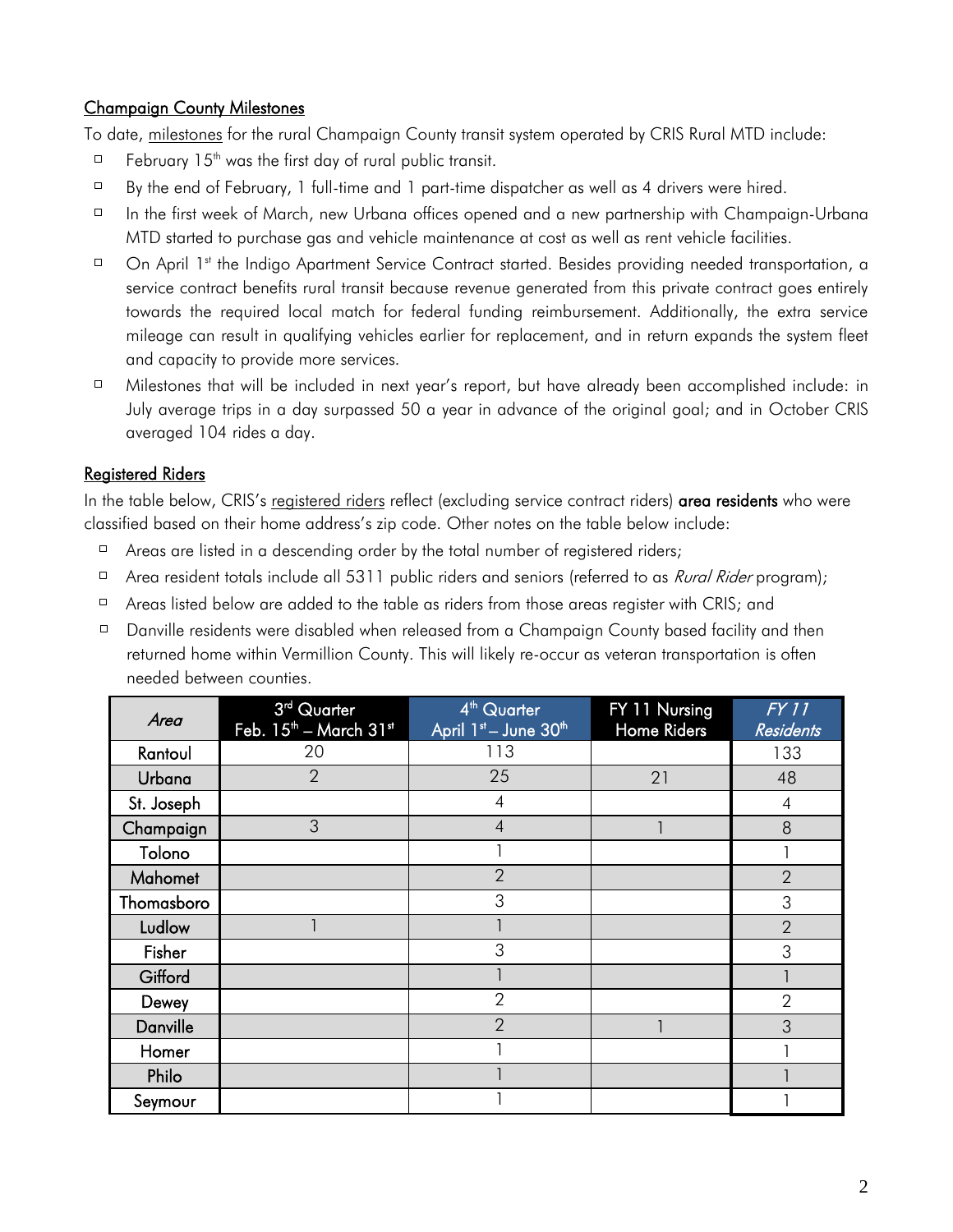# Champaign County Rural Transit Advisory Group (RTAG) Quarterly Report 12/1/11

Provider: CRIS Rural Mass Transit District (CRIS)

## **<u>FY 12 First Quarter:</u>** July 1st-September 30th, 2011

Numbers below can be reconciled as needed, which is common as numerous items are tracked in rural transit systems. IDOT-DPIT grants operate on State of Illinois Fiscal Year (FY July-June); therefore the quarterly RTAG reports reflect the last completed quarter.

Trips - In the table below, trips reflect (excluding service contract trips) CRIS transportation provided:

- $\Box$  Average Trips Per Day Total number of trips divided by the business days (Monday Friday) within a month.
- $\Box$  Total Trips Per Month A trip is one unit of service (i.e. start and end point for one person entering and exiting the vehicle).
- $\Box$  Types of Trips Total number of trips, broken out and classified on destination per month. A return trip, to pick-up location was classified as the same purpose as the trip preceding it.
- Services Lift service are the number of trips that required an ADA lift to be used. Riders can request to use the lift as needed,  $\Box$ regardless if they do or do not have a mobility aid (examples: wheelchair, walker, or scooter). 60+ trips indicates the number of trips provided to people who are 60 years of age or older.
	- o Example: If a rider is picked up from home, goes to the doctor's office (Trip A), then takes CRIS to a grocery store (Trip B) before returning home (Trip C); then the Trip A is medical, Trip B is shopping, and Trip C is shopping in purpose as well.

|        | Average Trips | Types of Trips <sup>1</sup> |                          |          |               |            | <b>Total Trips</b> |           | Services   |       |
|--------|---------------|-----------------------------|--------------------------|----------|---------------|------------|--------------------|-----------|------------|-------|
| Month  | Per Day       | Medical                     | <b>Personal Business</b> | Shopping | Socialization | Employment | Education          | Per Month | Lift       | $60+$ |
| July   | 27            | 444                         | 122                      | 70       | 82            |            |                    | 848       |            | 455   |
| August | 56            | 693                         | 156                      | 105      | 133           | 184        | 27                 | ,298      | 232        | 649   |
| Sept.  | 63            | 582                         | 208                      | 136      |               | 205        | 74                 | ,316      | 1 Q 1<br>ပ | 569   |

Vehicles – In the table below, vehicles reflect (excluding service contract vehicles) CRIS transportation provided includes: total number of 14 passenger and 12 passenger vehicles with ADA lifts that reflects the transit system's capacity; and total miles driven by all service vehicles within a month. Currently, all vehicles are being rented from Vermillion County.

| Month     | Number of Vehicles        | <b>Total Miles</b> |        |
|-----------|---------------------------|--------------------|--------|
|           | 14 passenger 12 passenger |                    |        |
| July      |                           |                    | 11.779 |
| August    | 4.5                       |                    | 18,399 |
| September |                           |                    | ' 998  |